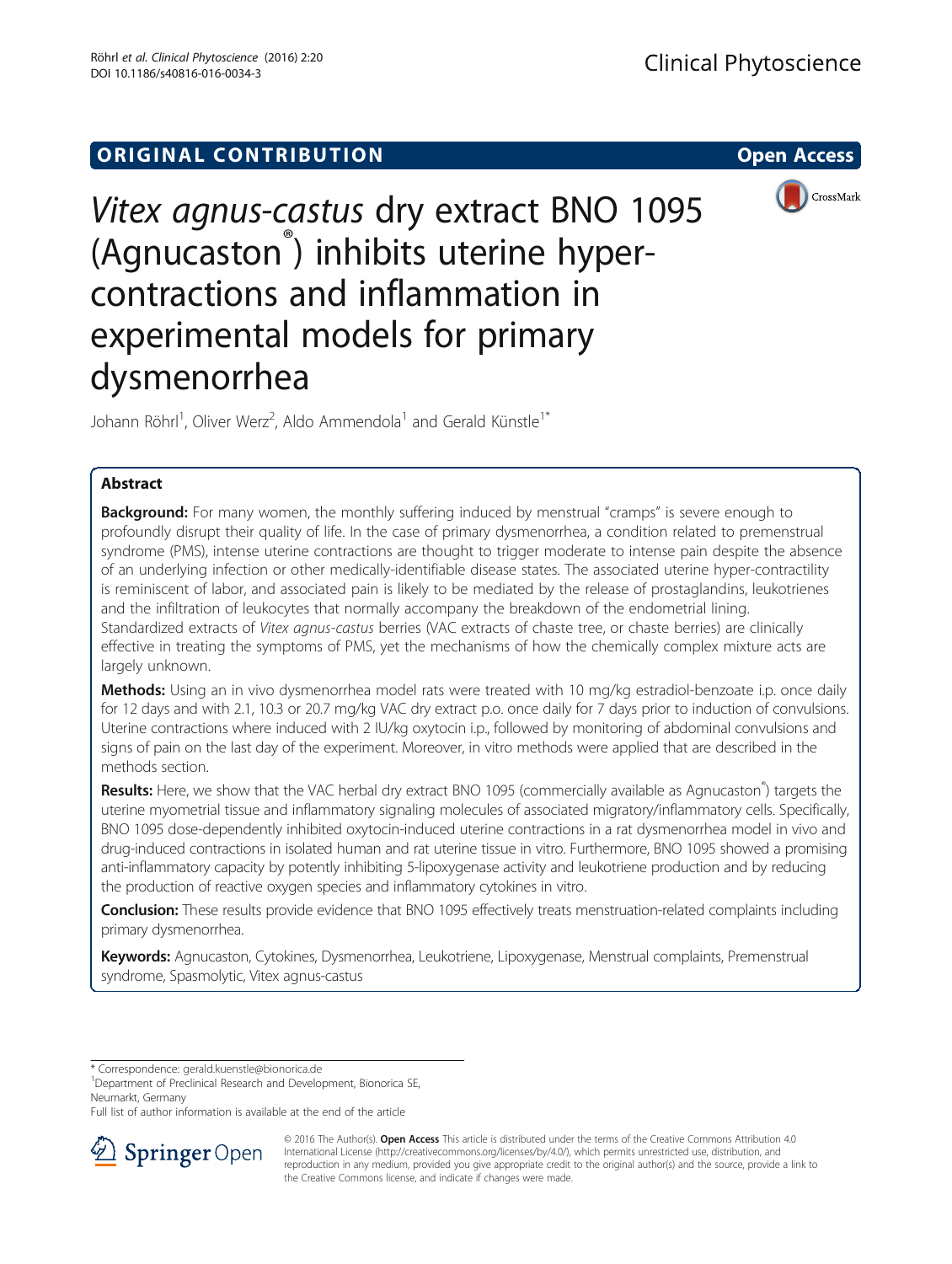#### Background

Primary dysmenorrhea refers to menstrual cramping in the absence of pelvic pathology [\[1\]](#page-10-0) and is closely linked to a large group of related menstrual conditions that are collectively termed premenstrual syndrome (PMS) [\[2\]](#page-10-0). Primary dysmenorrhea represents a common gynecological complaint especially in young women, with a prevalence estimated to be as high as 40–50 % in women from this age group [[1](#page-10-0)]. The intensity of pain associated with uterine cramps in affected women may range from moderate to severe, and cramps are frequently accompanied by back pain, nausea, vomiting and diarrhea. In some cases, the suffering in affected women prevents them from working, going to school, or normal daily activities.

Physiologically, the pain is most intense in the days just prior to menstrual flow, and has been proposed to arise from at least three temporally-related biological processes. First, the spasmodic uterine contractions in affected women are often more intense, more frequent, and of longer duration compared to non-dysmenorrheic women, and in some cases are described as "labor-like" [[1\]](#page-10-0). Second, these uterine contractions may constrict the oxygenated blood supply by vasoconstriction within the endometrium, leading to enhanced cell death, ischemia [[3](#page-10-0)] and the production of reactive oxygen species (ROS). Finally, even in the absence of an infection, there is a concomitant "immune-like" influx of inflammatory/migratory cells including mast cells, eosinophils, neutrophils, and macrophages immediately prior to menses that likely assists in the breakdown of endometrial tissue through the release of proteases and pro-inflammatory prostaglandins (PGs), leukotrienes, cytokines, and chemokines [[3](#page-10-0)–[6](#page-10-0)]. While these three processes plausibly act in concert to intensify the pain experienced during menstrual cramping, molecular details of how this process occurs are complex and poorly understood [[1](#page-10-0)].

Amongst various pro-inflammatory mediators,  $PGF_{2\alpha}$ and  $PGE<sub>2</sub>$  are known to play a central role in modulating uterine contraction and vasoconstriction in non-pregnant and pregnant females, respectively. Intrauterine administration of  $PGF_{2\alpha}$  (but not  $PGE_2$ ) during the secretory phase of the menstrual cycle has been shown to increase uterine contractility, and implicates this PG as a key player in primary dysmenorrhea and pain [[3, 7](#page-10-0)]. There are also highly complex interactions between hormones and mediators, basal body temperature, sleep patterns, and the central nervous system which are not completely understood [\[8](#page-10-0), [9\]](#page-10-0).

In one possible molecular scheme for primary dysmenorrhea, the withdrawal of estrogen and progesterone leads to pro-inflammatory and pro-contractile cascades, as well as a reduction in superoxide dismutase (SOD) enzyme levels [[10](#page-10-0)] that normally keep ROS levels low and protect cells against ROS-induced damage [[4\]](#page-10-0). The menstrual cycle-dependent increase in ROS production activates transcription factor NF-kB (nuclear factor kappa-lightchain-enhancer of activated B cells), resulting in increased prostaglandin (especially  $PGF_{2\alpha}$ ), chemokine and pro-inflammatory cytokine production [[4](#page-10-0), [11\]](#page-10-0). Finally,  $PGF_{2\alpha}$ induced uterine contraction and vasoconstriction leads to hypoxia and pain in the respective myometrial tissue. This, together with the expression of pro-inflammatory mediators, used for (and by) the recruitment and activation of leukocytes results in inflammation, tissue breakdown and ultimately a characteristic menstrual bleeding [[4, 6](#page-10-0), [12](#page-10-0)], after which the pain tends to subside.

Nonsteroidal anti-inflammatory drugs (NSAIDs, such as naproxen sodium or ibuprofen) are widely used to treat PMS and primary dysmenorrhea by reducing PG production via the inhibition of cyclooxygenases (COX-1 and COX-2). However, most prescription-free NSAIDs can be associated with gastrointestinal side effects such as nausea and gastric ulceration as well as renal dysfunction [\[2](#page-10-0)]. Also 10–30 % of dysmenorrheic women are not responsive to COX inhibitors [[13\]](#page-10-0), suggesting the role of other mediators in this condition. For example, an elevation of leukotrienes observed in women with primary dysmenorrhea has been suggested to contribute to uterine hypercontraction in humans [[14\]](#page-10-0) and as shown in a guinea pig experimental model [\[15](#page-10-0)]. However, no medicinal products acting on the 5-lipoxygenase pathway have been approved for treatment of PMS so far.

From the women's perspective, effective alternatives, particularly herbal medicines with fewer side effects are preferred [\[16\]](#page-10-0) to treat PMS-related symptoms. Fruits of Vitex agnus-castus tree, also known as chasteberry, have traditionally been used [[17\]](#page-10-0) to treat minor symptoms related to the monthly pain, swelling, and mood disorders that are collectively termed PMS [\[2](#page-10-0)]. Standardized herbal extracts from Vitex agnus-castus fruits (VAC dry extracts) are recognized and sold in Europe as "wellestablished use" herbal medicinal products that are effective for relief of PMS with fewer side effects than NSAIDs. The efficacy and safety of VAC dry extracts in treating PMS symptoms such as irregular menstruation and breast pain (mastodynia) have been confirmed by several controlled clinical studies [\[18](#page-10-0)–[21\]](#page-10-0).

The mechanism of action of VAC herbal extracts in treating menstrual symptoms has not been completely elucidated, perhaps due to the large number of potentially active extract constituents, including iridoids, flavonoids, and diterpenes [\[22](#page-10-0)–[26](#page-10-0)]. For example, a large body of evidence suggests that VAC extracts acts in the brain at dopamine  $D_2$  receptors of the hypothalamus/ pituitary gland axis to inhibit the systemic release of prolactin from the pituitary gland resulting in the relief of PMS symptoms [[27](#page-10-0)–[31\]](#page-10-0). However, the potential for localized anti-contractive and anti-inflammatory actions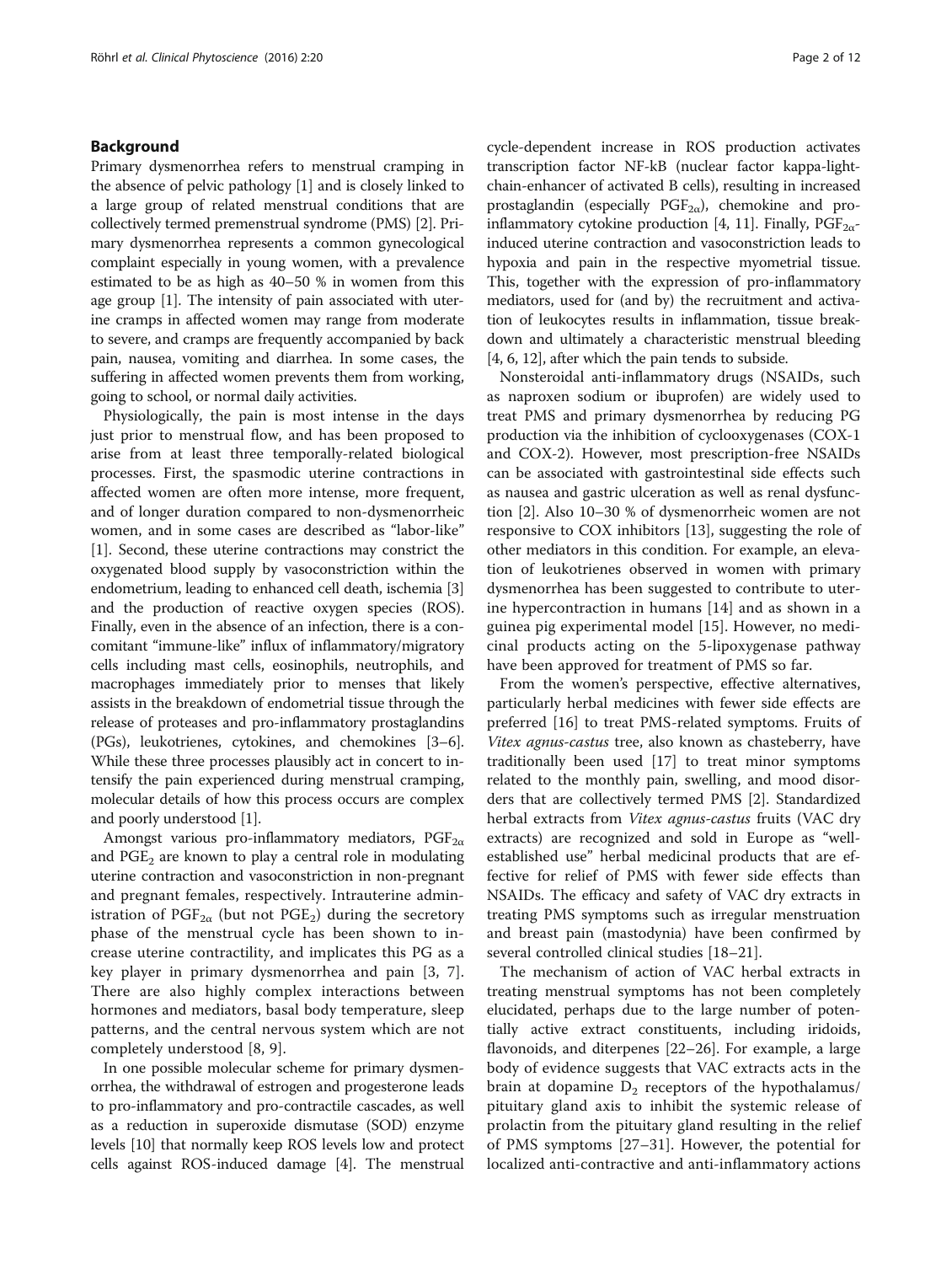of VAC extracts in primary dysmenorrhea has not been investigated up to now.

Therefore, in the present studies, we investigated the ability of the standardized VAC extract BNO 1095 (commercially-available as Agnucaston® ) to modulate a number of potential mechanisms responsible for dysmenorrhea using in vivo, in vitro, and enzymatic assays, with a special emphasis on uterine contraction, pain, and the production and release of the pro-inflammatory molecules PGs, leukotrienes, cytokines and ROS.

#### Methods

#### Materials and reagents

The VAC dry extract BNO 1095 (DER 7–11:1) is commercially available as Agnucaston and was provided by Bionorica SE, Neumarkt, Germany. For in vitro studies, solubilization of the test item was obtained by resuspension in 50 % ethanol  $(v/v)$  at a concentration of 40 mg/ml and homogenized by 5 min of vortexing, followed by a 30 min incubation at room temperature (RT) in an ultrasonic bath. The suspension was centrifuged at 3000 g for 10 min at RT and the supernatant was used immediately for the experiments.

Unless otherwise specified, all reagents were obtained from Sigma-Aldrich (Taufkirchen, Germany).

## In vivo measurements of uterine contraction, pain, and locomotor sedation in a rat dysmenorrhea model

Nulliparous, non-pregnant female Sprague Dawley rats were purchased at the age of 12 to 14 weeks from Charles River (Sulzfeld, Germany) and housed under specific pathogen-free conditions, with sterilized water and food given ad libitum. 12 days prior to the start of the experiments, the animals were randomly allocated to approximately-equal control (saline), treatment (BNO 1095), or comparator (carprofen) groups  $(n = 12-14$  per group) and acclimatized in groups of 4 animals to their new cages. On Day 1 to Day 12, all animals were i.p. injected once-daily with 10 mg/kg body weight estradiolbenzoate. On Day 6 to Day 12, animals assigned to the treatment groups were dosed once-daily with an oral suspension (in sterile water) of BNO 1095 via oral gavage at one of three doses: 2.1 mg/kg body weight (comparable to five times the recommended human equivalent dose, 5× HED), 10.3 mg/kg body weight (25× HED) or 20.7 mg/kg body weight (50 $\times$  HED) in a volume of 10 ml/kg, while animals of the control group received an equal amount of water. On Day 12, animals from the control, treatment and comparator groups received the following (all volumes equal between groups, respectively): water p.o. and a subcutaneous (s.c) injection of saline; BNO 1095 extract p.o. 3 hours after the last application of estradiolbenzoate and an s.c. injection of saline, or p.o. water and a s.c. injection of 5 mg/kg body weight of the NSAID carprofen (Pfizer, Berlin, Germany).

On Day 12, 1 hour after the vehicle or carprofen s.c. injection, oxytocin (10 I.U./ml, Hexal AG, Holzkirchen, Germany) was applied i.p. at a dose of 2,000 mI.U./kg (3.33 μg/kg) body weight to the animals of all groups to induce uterine contractions. Latency time and number of abdominal convulsions, indicated by writhings, after administration of oxytocin were monitored to estimate the degree of myometrial stimulation. In addition, the pain reaction was quantified according to the grimace scale as described by Sotocinal et al. [\[32\]](#page-10-0), a method chosen due to its ease of automation and its ability to differentiate between spontaneous and evoked (e.g., in response to abdominal prodding) pain. Briefly, changes in orbital tightening, nose/cheek flattening, ear change and whisker change were quantified in a scale of 0 (normal), 1 (moderate) or 2 (obvious). In addition to measurements of uterine contraction and pain, a beam walking test was performed, as described by Goldstein et al. [\[33\]](#page-10-0) with modifications according to Flierl et al., [\[34\]](#page-10-0) to analyze gait and latency while crossing a wooden bar to measure any potential influence of BNO 1095 or carprofen administration on motor coordination (a subjective scale from 0 to 16, where a score of  $7 = normal$  and  $3 = motor$  disorder) or sedation (measured by the amount of time between placing the animal on the beam and moving forward to cross the bar).

Rat experiments were conducted in accordance with the regulations for the care and use of laboratory animals and approved by the institutional animal ethics committee: a) EU: Directive 2010/63/EU of the European Parliament and of the Council of September 22, 2010 on the Protection of Animals Used for Scientific Purposes; b) Directive CETS No. 123 (ETS 123): European Convention for the Protection of Vertebrate Animals used for Experimental and Other Scientific Purposes Council of Europe (1986), Appendix A (2006).

#### In vitro organ bath contraction experiments using excised rat uterine tissue

For the analysis of anti-convulsive activity using isolated rat uterine strips, female nulliparous Sprague–Dawley rats with body weights in the range of 250–275 g at delivery were obtained from Charles River Laboratories (Saint Germain sur l'Arbresle, France). Rats were treated with diethylstilbestrol (0.25 mg/kg, i.p.) 18 h prior to experiment (to synchronize hormonal conditions). Diethylstilbestrol was dissolved at the concentration of 0.5 mg/ ml in corn oil (batch MKBH4894V, Sigma-Aldrich) and a volume of 0.5 ml/kg was injected. On the day of the experiment, rats were sacrificed by  $CO<sub>2</sub>$  asphyxiation. The uterus was excised, cleaned from connecting tissues and longitudinal strips of uterus were rapidly dissected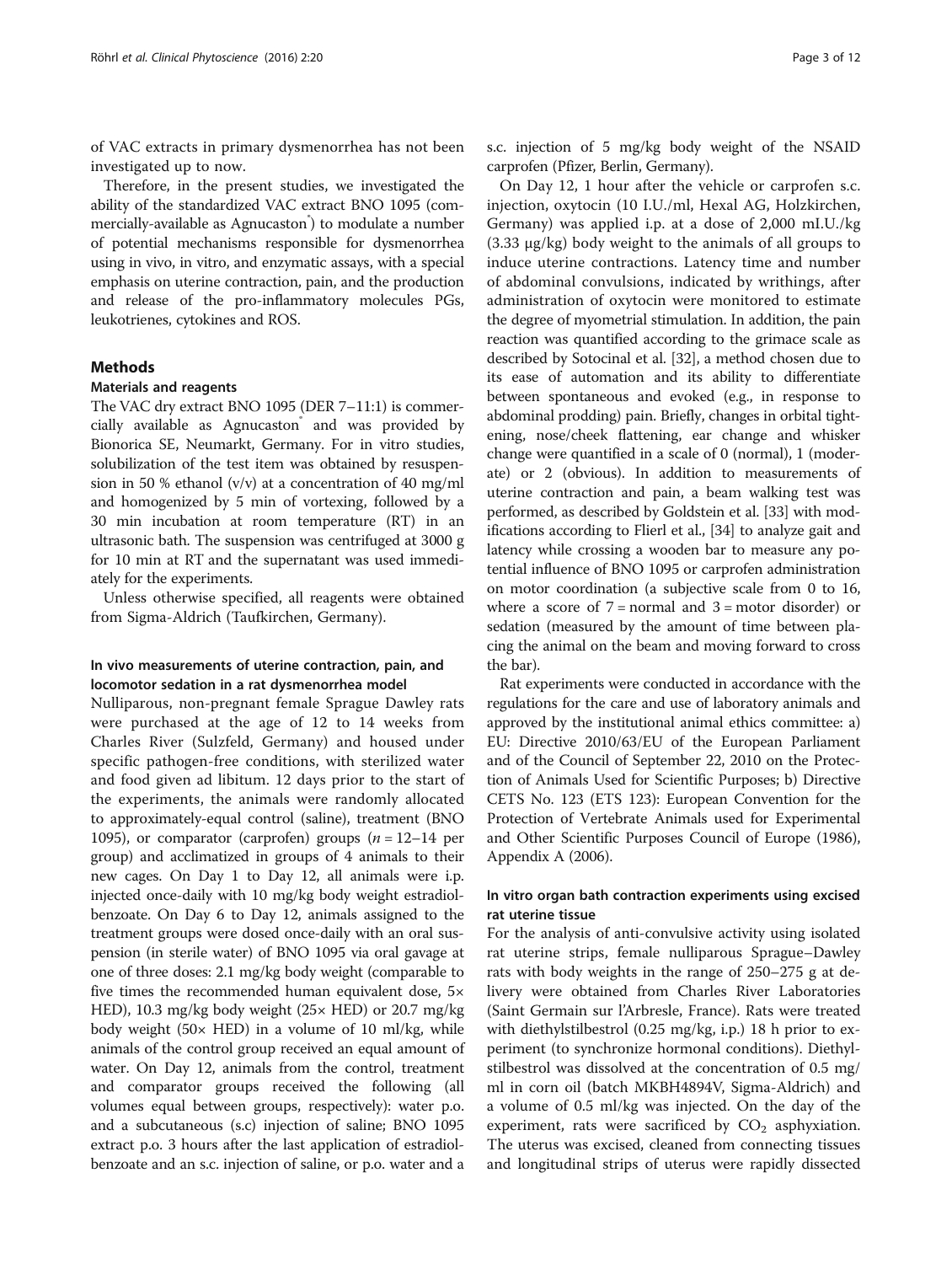from each horn (2 strips per horn) and placed in 5 ml organ baths containing oxygenated Krebs solution of the following composition (in mM): NaCl 114, KCl 4.7,  $CaCl<sub>2</sub>$ 2.5, MgSO<sub>4</sub> 1.2, KH<sub>2</sub>PO<sub>4</sub> 1.2, NaHCO<sub>3</sub> 25, glucose 11.7 (pH 7.4, aerated with 95 %  $O_2$  and 5 %  $CO_2$  at 37 °C). Uterine tissues were allowed to equilibrate at 1.0 g resting tension for at least 60 min, during which time the Krebs solution was replaced every 15 min and the tension readjusted if necessary. Following this equilibration period, myometrial contractions were induced by adding 0.5 nM (0.5 ng/ml) oxytocin, 1  $\mu$ M (354.5 ng/ml) PGF<sub>2 $\alpha$ </sub> or 50 nM (54.2 ng/ml) vasopressin to the baths. After contractions stabilized in amplitude and frequency, cumulative concentration-response curves to 10–1000 μg/ml BNO 1095 (dry extract solubilized as described above), positive control ritodrine (Sigma-Aldrich, Saint-Quentin Fallavier, France) and the vehicle control (aqueous ethanol solution) were recorded. Ethanol concentration in organ baths were at most 0.5 % for the maximal drug (or extract) concentrations tested. Data are presented as percent of control (relaxation before addition of test substance or vehicle).

All experiments using rat uterine tissue were performed in accordance with French legislation concerning the protection of laboratory animals and in accordance with a currently valid license for experiments on vertebrate animals, issued by the French Ministry for Agriculture and Fisheries.

#### In vitro organ bath contraction experiments using excised human uterine tissue

Samples of human uterus, obtained with informed consent, were taken from non-pregnant pre-menopausal donors. All uterine strips (approximately 15 mm length), were suspended in 25 ml organ baths containing physiological salt solution (PSS, 119.0 mM NaCl, 4.7 mM KCl, 1.2 mM  $MgS0_4$ , 24.9 mM NaHCO<sub>3</sub>, 1.2 mM  $KH_2PO_4$ , 2.5 mM CaCl<sub>2</sub> and 11.1 mM glucose), aerated with 95 %  $O_2$  and 5 %  $CO_2$  and maintained at approximately 37 °C. One side of the tissue strip was attached to an isometric transducer that records changes in tension. The uterine strips were allowed to equilibrate for at least 30 min. Uterine strips were then normalized to a standard passive tension (20 mN, approximately 2 g) to reduce signal variability prior to pharmacological intervention. The strips were then allowed to equilibrate for at least 1 hour, with washes with PSS every 15 min, to allow the development of spontaneous contractions. Any uterine strips failing to produce spontaneous contractions after tension was applied in the organ bath were rejected.

0.2 μM (0.2 μg/ml) oxytocin was added to increase the size and frequency of the spontaneous contractions. After contractions stabilized in amplitude and frequency, cumulative concentration-response curves to 10–400 μg/ml BNO 1095, the dihydropyridine calcium-channel blocker isradipine (positive control) and the vehicle control (aqueous ethanol solution) were recorded. The concentration of ethanol in organ baths was within the range of 0.013 to 0.5 % for the maximal concentration tested. Data are presented as percent of control (relaxation before addition of test substance or vehicle).

## Inhibition of purified 5-lipoxygenase (5-LO) and cellular leukotriene biosynthesis in isolated human monocytes

In the cell-free (purified enzyme) assay, human recombinant 5-lipoxygenase (5-LO) was expressed in E. coli Bl21 (DE3) cells that were transformed with pT3–5LO, and purified by ATP-agarose column [[35\]](#page-10-0). For determination of the enzymatic activity, the purified enzyme was added to 1 ml of a 5-LO assay mix (PBS, pH 7.4, 1 mM EDTA, 1 mM ATP). After incubation for 10 min at 4 °C with vehicle (0.5 % ethanol) or BNO 1095, samples were pre-warmed for 30 s at 37 °C in the presence of 2 mM CaCl<sub>2</sub> followed by addition of 20  $\mu$ M (6.1  $\mu$ g/ml) arachidonic acid. The reaction was stopped after 10 min at 37 °C by addition of 1 ml ice-cold methanol, and  $200$  ng PGB<sub>1</sub> were added. Formed metabolites were extracted and analyzed by HPLC as previously described [[36\]](#page-10-0). 5-LO products include  $LTB<sub>4</sub>$  all-trans isomers and 5-H(p)ETE. Results are reported as percentage of vehicle control.

Analysis of 5-LO inhibition in a cell-based assay was performed using human monocytes isolated from freshly withdrawn peripheral blood samples. Blood samples were obtained from consenting healthy donors (Institute of Transfusion Medicine, University Hospital Jena, Germany) who had declared that they had not taken any antiinflammatory drugs within 10 days of providing the sample. The venous blood was centrifuged at 4,000 g for 20 min at 20 °C, PBMC were isolated by dextran sedimentation and centrifugation on Nycoprep cushions, and monocytes were collected by adherence as described above. Monocytes were finally resuspended in PGC buffer at the cell density of  $2 \times 10^6$  cells/ml and incubated for 15 min at 37 °C with BNO 1095, vehicle or zileuton (3 μM or 0.71 μg/ml). Then, cells were stimulated at 37 °C with the Ca<sup>2+</sup>-ionophore A23187 (5 μM or 2.6 μg/ml). After 10 min, the reaction was stopped on ice and samples were centrifuged at 500 g for 10 min at 4 °C. Supernatants were collected and formed  $LTC_4$  was analyzed by ELISA (Enzo Life Sciences GmbH, Lörrach, Germany) according to manufacturer's instructions. For analysis of  $LTB<sub>4</sub>$ , all trans  $LTB<sub>4</sub>$  and 5-H(p)ETE using HPLC, 750  $\mu$ L supernatant were mixed with 750  $\mu$ L methanol and 22.5  $\mu$ L of 1 N HCl, 150 ng PGB<sub>1</sub>, and 375 μL of PBS were added. Formed 5-LO products were extracted, analyzed by HPLC as described elsewhere [\[36](#page-10-0)] and presented as sum of all 5- LO products (i.e.,  $LTB<sub>4</sub>$ , its all-trans isomers, and 5-H(p)ETE). Results are reported as normalized percentages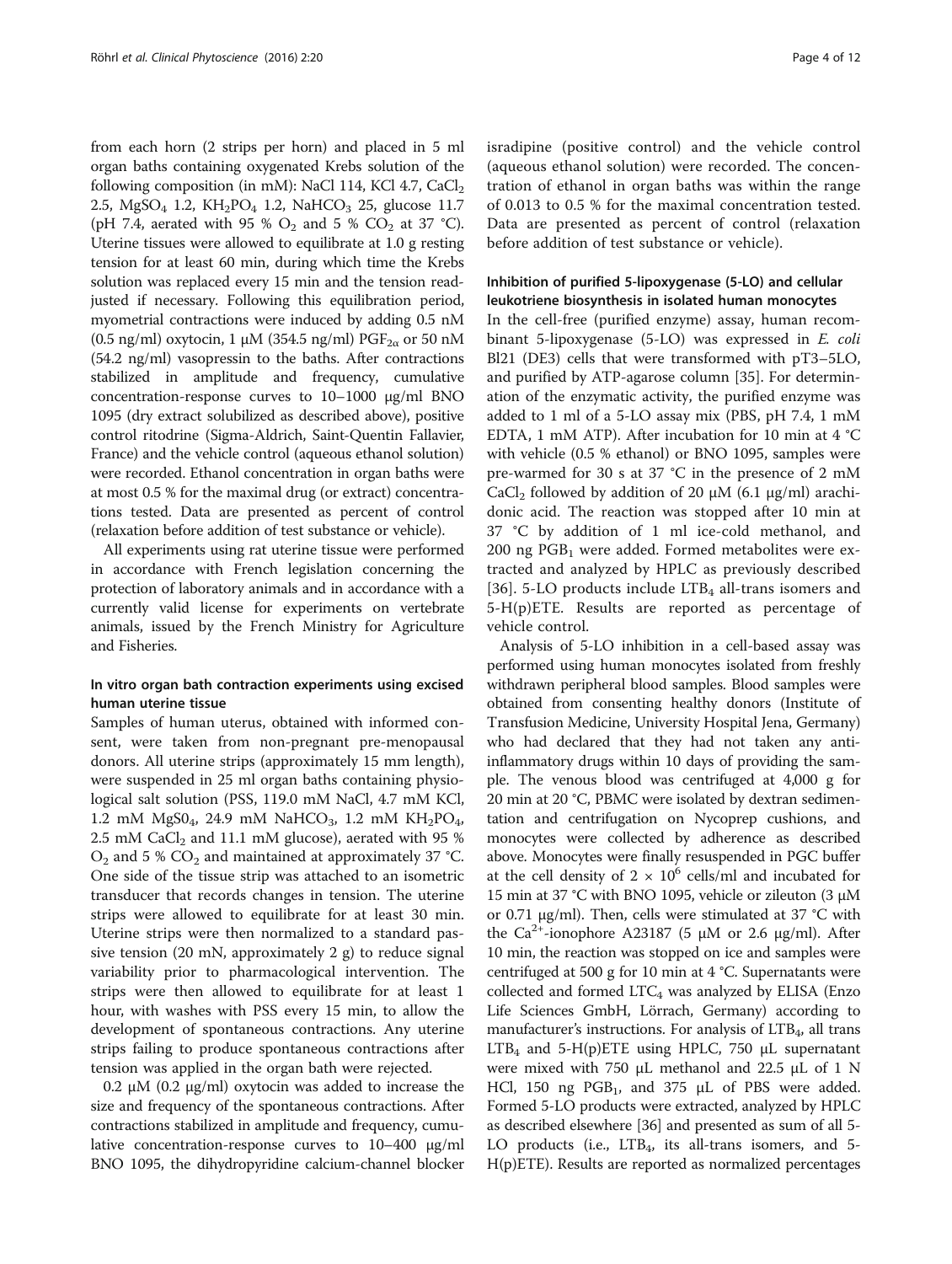vs. vehicle control (=100 %). Data represent three independent experiments, each collecting single data points.

#### Analysis of cytokine release from cultured human PBMCs

Cryopreserved PBMCs (Eurofins Panlabs Inc., Bothwell, WA, USA) were thawed and seeded into 96 well plates in culture media (RPMI 1640, 10 % FBS, 1 % penicillin/ streptomycin, 2 mM L-alanyl-L-glutamine) at a cell density of  $5 \times 10^4$  cells/well. After incubation for 1 h at 37 °C, 10–300 μg/ml BNO 1095, vehicle control (0.3 % ethanol final concentration) or the positive control 100 nM (39.25 ng/ml) dexamethasone was added and incubated again for 1 h at 37 °C. After addition of 50 ng/ml LPS, PBMCs were incubated for 24 h at 37 °C. Collected supernatants were analyzed for cytokines using Procarta-Plex multiplex bead arrays for human IL-1β, IL-6, IL-8, MIP-1α and TNFα (Affymetrix, Santa Clara, CA, USA). Data represent two independent experiments in duplicate measurements.

## Reactive oxygen species (ROS) release assay from isolated human macrophages

Human monocytes were isolated as described above. To obtain macrophages, the freshly isolated monocytes were incubated for 6 days with 20 ng/ml M-CSF at 37 °C in a 5 %  $CO<sub>2</sub>$  atmosphere. For analysis of ROS formation, cells (human macrophages or neutrophils) were preincubated with the peroxide-sensitive fluorescence dye 2′,7′ dichlorofluorescein-diacetate (1 μg/ml) for 10 min at 37 °C. Then, 5–75 μg/ml (macrophages) or  $1 - 100$  μg/ ml (neurophils) of the test compound or vehicle (containing 0.5 % ethanol) was added and after 10 min, cells were stimulated by 100 nM (61.7 ng/ml) (macrophages) or 1.62 μM (1 μg/ml) (neutrophils) phorbol 12-myristate 13-acetate (PMA). The fluorescence emission at 530 nm was measured after excitation at 485 nm in a thermally controlled (37 °C) 96-or 24-well plate in a spectrofluorometer. Diphenylene iodonium (DPI, 5 μM or 1.4 μg/ ml) was used as control inhibitor. Data represent three independent experiments, each collecting single data points.

DPPH colorimetric radical scavenging (ROS-reduction) assay The reaction of DPPH (2,2-diphenyl-1-picrylhydrazyl) with an antioxidant or reducing compound produces the corresponding hydrazine  $DPPH_2$ , which is assessed by monitoring the photometric color change from purple to yellow. Briefly, 0.1–300 μg/ml BNO 1095 was added to 100 μl ethanol (blank controls) or to 100 μl of a solution of the stable free radical in ethanol buffered with acetate to pH 5.5 (50 μM, corresponding to 19.7 μg/ml), in a 96well plate. Ascorbic acid (100 μL of 50 μM (8.8 μg/ml) solution ascorbic acid in ethanol, i.e. 5 nmol ascorbic acid) was used as reference compound. The absorbance was

read at 520 nm after 30 min incubation under gentle shaking in the dark. Radical scavenging activity is expressed as % absorption of the subtracted blank control  $[A_{520 \text{ nm}}]$ (DPPH, 50  $\mu$ M + extract)- $A_{520 \text{ nm}}$  (blank)] vs.  $[A_{520 \text{ nm}}]$ (DPPH, 50  $\mu$ M + vehicle) - A<sub>520 nm</sub> (blank)]. Data represent three independent experiments, each collecting single data points.

#### Statistical analysis

Unless otherwise stated, all values are presented as mean ± standard error of the mean (SEM) of at least two independent experiments analysed in triplicate measurements. Statistical significance was assessed using oneway ANOVA followed by Dunnett's multiple comparison *post-hoc* test and a *p*-value criteria of  $\leq 0.05$  was used to assess statistical significance. For in vitro experiments,  $IC_{50}$  values were calculated by non-linear regression using the equation  $(Y = 100/(1 + 10^{\circ}((LogEC50-X)*Hillslope)),$  $X = \log$  of dose or concentration,  $Y =$  normalized response (0–100 %)). Curve fitting,  $IC_{50}$  value calculation, and statistical analyses were performed with GraphPad Prism version 5.04 (GraphPad Software Inc., San Diego, CA).

#### Results

## BNO 1095 dose-dependently reduced the number of oxytocin-induced uterine contraction and resulting uterine pain without causing sedation or locomotor deficits

Primary dysmenorrhea is characterized by severe pain during intense uterus contractions. Nulliparous rats were treated for 1 week by daily oral gavage with 2.1– 20.7 mg/kg BNO 1095 dry extract (corresponding to 5 to 50 times the recommended human equivalent dosage, or  $5x$  to  $50x$  HED) prior to induction of uterine cramps by i.p. injection of 2,000 mI.U./kg (3.33 μg/kg) body weight oxytocin. Immediately after oxytocin injection, signs of uterine contractions and pain were monitored and recorded. Specifically, the latency until onset, total number of contractions (abdominal convulsions, writhings), and perceived pain (quantified according to the "grimace scale", with a maximal score of 2 representing obvious pain) was compared among vehicle control, treatment (BNO 1095), and comparator (carprofen, an NSAID analgesic) groups.

Treatment with up to 20.7 mg/kg of BNO 1095 did not significantly alter the latency until the start of convulsions when compared to either the vehicle control or 5 mg/ kg s.c. injection of the carprofen comparator groups (data not shown). However, progressively increasing doses of BNO 1095 (2.1 up to 20.7 mg/kg body weight) (Fig. [1](#page-5-0)a) led to a maximal reduction of convulsions by about 67 % versus the vehicle control group (mean number of convulsions ± SEM: vehicle, 9.72 ± 1.61; 20.7 mg/kg BNO 1095:  $3.23 \pm 1.16$ ; carprofen:  $1.77 \pm 0.99$ ) that was significantly different compared to the vehicle control ( $p < 0.05$ ) and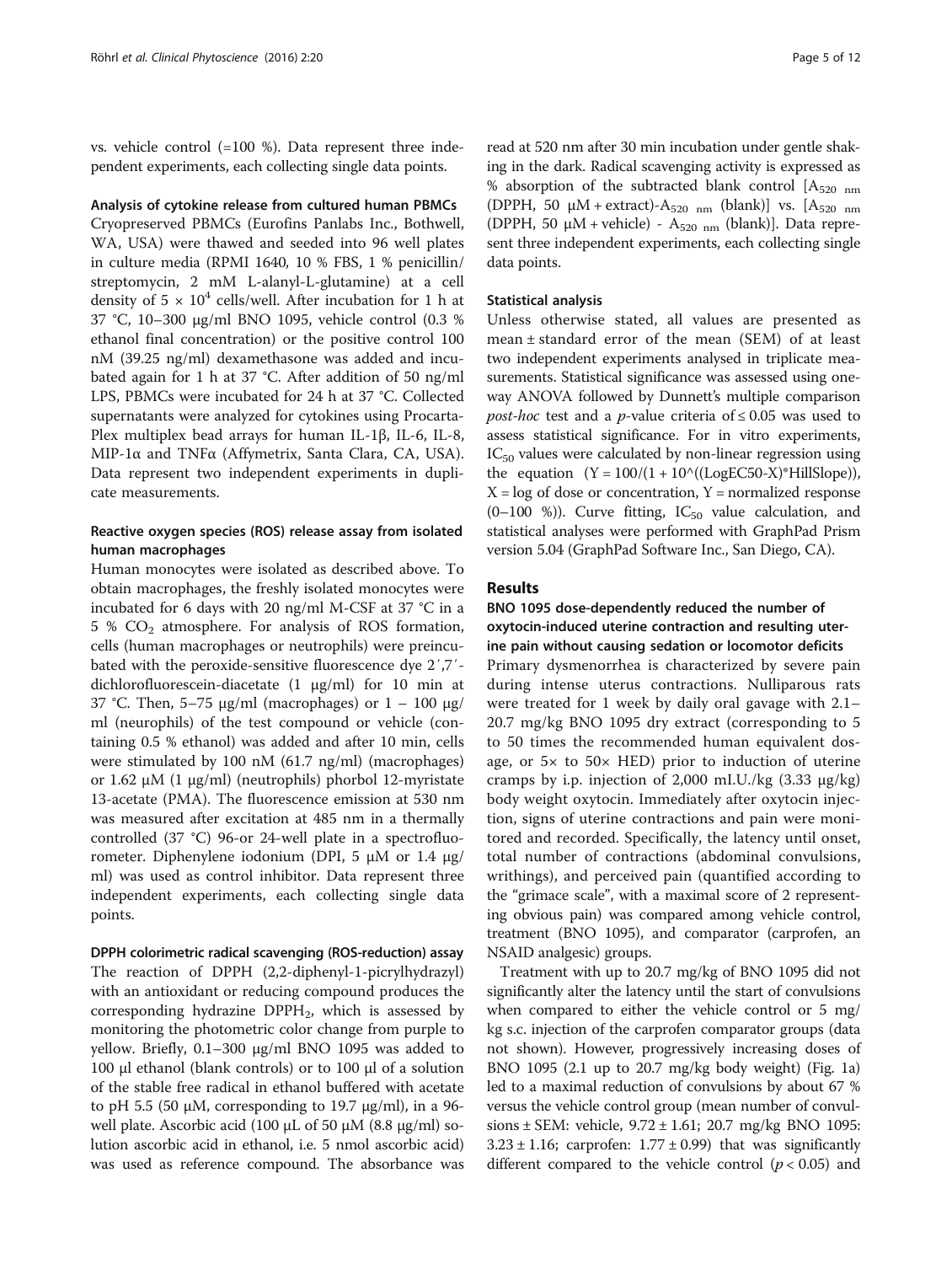<span id="page-5-0"></span>

roughly comparable to the inhibition seen with the carprofen group at the 20.7 mg/kg BNO 1095 dose.

In the measurement of perceived pain (Fig. 1b), no values from the BNO 1095 or comparator groups reached statistical significance versus the control group, but 20.7 mg/kg BNO 1095 showed numerical decreases in the mean grimace scale values for orbital tightening, nose/ cheek flattening, and whisker change reaching similar levels to those seen with carprofen. The mean value for ear change was not markedly reduced by BNO 1095 when compared to carprofen.

In the beam walking test (Fig. 1c), animals of all tested groups crossed the beam with a normal gait and with less than two foot-slips per beam crossing. In comparing the beam walk score for rats from the vehicle control, 20.7 mg/kg BNO 1095, and 5 mg/kg carprofen groups, rats from the BNO 1095 group (8.75  $s \pm 1.05$ ) started to cross the beam 2 times faster than rats from the carprofen group  $(16.62 \text{ s} \pm 3.32)$  suggesting that rats from the latter group seem to be more sedated than the control  $(p < 0.05)$  and BNO 1095 groups. In contrast, the beam walk score for rats from the vehicle control, 20.7 mg/kg BNO 1095, and 5 mg/kg carprofen groups (not shown) indicated that the gait of all three groups were normal and almost identical  $(7.0 \pm 0, 7.0 \pm 0, 6.92 \pm 0.08,$  respectively). Taken together, these results indicate that while rats treated with 20.7 mg/kg BNO 1095 showed a reduction of the number of contractions and a decrease in pain that was roughly comparable to that of 5 mg/kg carprofen, BNO 1095 at this dose did not induce noticeable sedation or other impairments in motor coordination.

## BNO 1095 inhibited drug-induced contractions in excised rat and human uterine tissue

To study the direct effects of BNO 1095 on uterine contractions, isolated uterus strips from nulliparous rats were mounted in organ baths and smooth muscle contractions were induced by 0.5 nM (0.5 ng/ml) oxy-tocin (Fig. [2a](#page-6-0)), 1  $\mu$ M (354.5 ng/ml) PGF<sub>2a</sub> (Fig. [2](#page-6-0)b) or 50 nM (54.2 ng/ml) vasopressin (Fig. [2c](#page-6-0)). In each case, addition of 10–400 μg/ml BNO 1095 demonstrated a concentration-dependent inhibition of contractions of uterus strips which exhibited a maximal effect (ca. 100 % inhibition of control) that exceeded by far the maximal inhibition (ca. 20 % inhibition, Fig. [2](#page-6-0)b) observed with the vehicle control (max. 0.5 % ethanol). After fitting each respective concentration-response curve,  $IC_{50}$  values for the ability of BNO 1095 to inhibit contractions induced by oxytocin,  $PGF_{2\alpha}$ , and vasopressin were determined at 142 μg/ml, 131 μg/ml, and 100 μg/ml, respectively.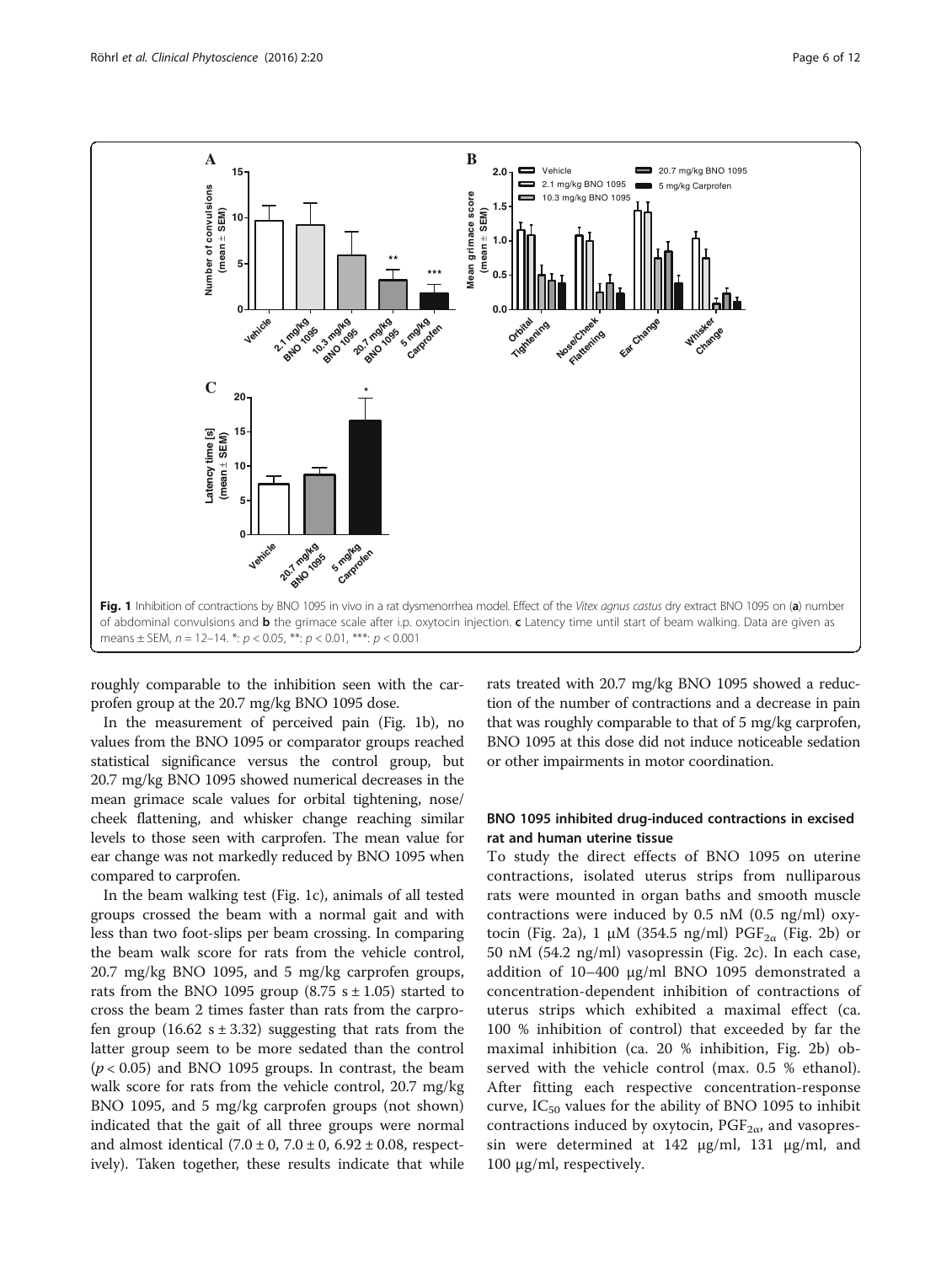<span id="page-6-0"></span>

In addition, we analyzed the effect of BNO 1095 on isolated human myometrial strips obtained from women undergoing uterine resections. Analogous to the experiments described above, cumulative addition of 10–400 μg/ml BNO 1095 inhibited 200 nM (0.2 μg/ml) oxytocin-induced periodic smooth muscle contractions in a concentration-dependent manner with a curve-fitted IC<sub>50</sub> value of 82  $\mu$ g/ml (Fig. 3). Note that although



myometrial strips were obtained from apparently healthy portions of the uterus, a longer preparation time and transport to the laboratory as for the rat tissue samples may contributed to the larger basal response elicited by the vehicle control (up to 40 %) compared to control responses observed in the rat tissue experiments. As in the rat tissue experiments, maximal ethanol concentrations in the vehicle control were 0.5 %.

## BNO 1095 did not substantially inhibit purified phosphodiesterase (PDE) enzyme activity

After confirming the ability of BNO 1095 in an in vivo rat model and in vitro excised uterine tissue experiments, we further investigated possible mechanisms of its action. A number of literature sources have suggested that PDE enzymes, responsible for the conversion of cyclic AMP (cAMP) into adenosine triphosphate (ATP), may enhance the properties of intrinsic relaxant molecules, especially in pregnant females. Specifically, human endometrial stromal cells express the PDE isoforms PDE4 and PDE8 [[37\]](#page-10-0), and PDE4-selective inhibitors such as rolipram have been shown to have spasmolytic effects in the myometrium [[38](#page-10-0)–[40](#page-10-0)].

Therefore, we analyzed the BNO 1095 extract regarding its inhibitory effect on the PDE subtypes PDE4B2, PDE4D1 and PDE8A1. However, for each of the tested enzymes subtypes, BNO 1095 inhibited PDE activity only at rather high concentrations, that is, 100 and 300 μg/ml (data not shown), compared to the pronounced ability of BNO 1095 to potently inhibit the production of leukotrienes, cytokines, and ROS (see below). Therefore, it appears unlikely that BNO 1095 inhibits uterine contractions via a reduction of PDE activity in the non-pregnant myometrium.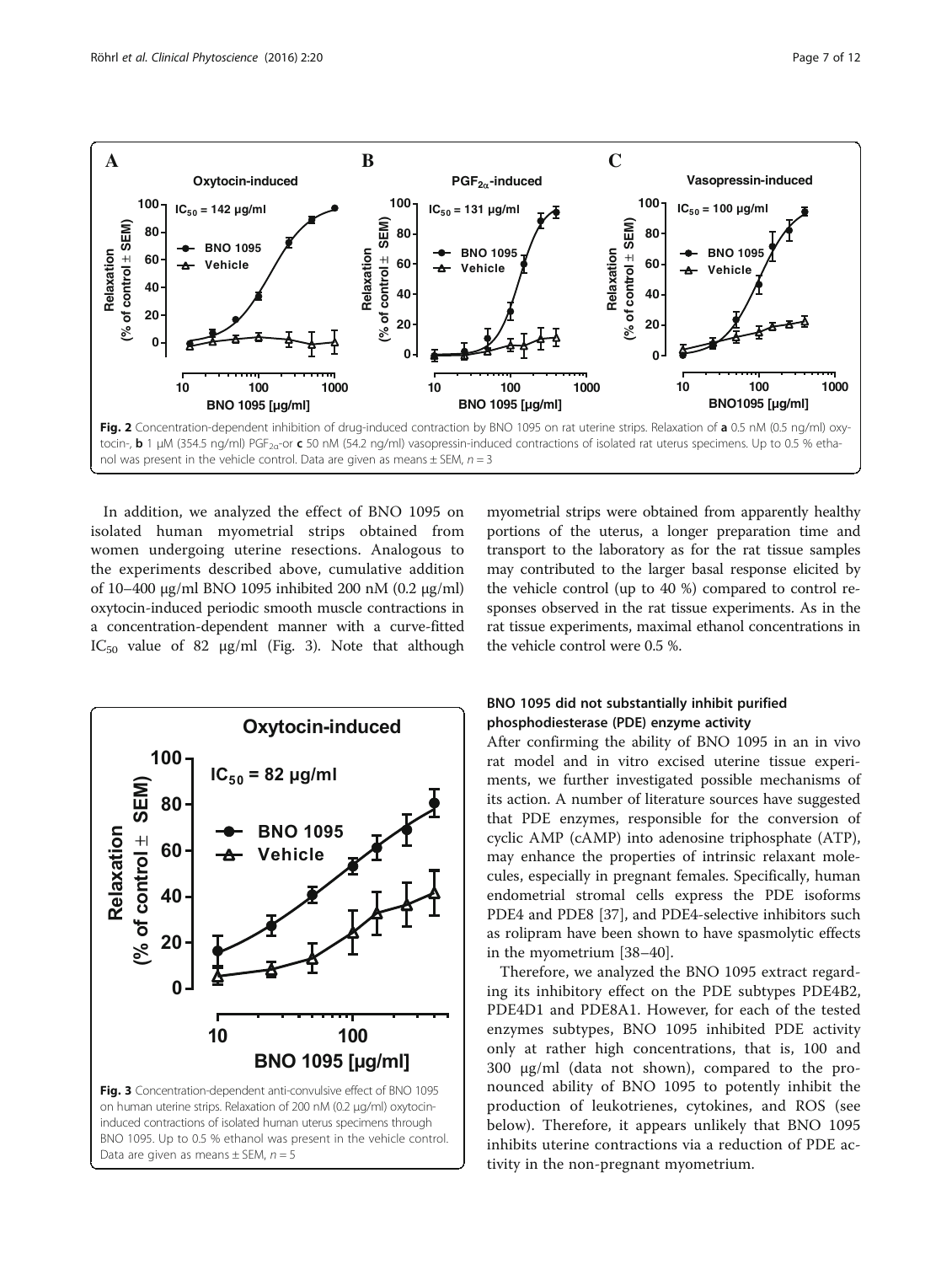## BNO 1095 potently suppresses leukotriene biosynthesis in human monocytes and inhibits the activity of purified 5-LO in a cell-free assay

Leukotrienes are synthesized from arachidonic acid involving 5-LO and represent important lipid mediators of the inflammatory immune response that are known to accompany menstruation [[13](#page-10-0), [15](#page-10-0), [41\]](#page-10-0). We therefore investigated the effect of the extract on 5-LO product biosynthesis in a cell-free (purified enzyme) and cellbased (in human monocytes) model.

In a cell-free 5-LO inhibition assay, BNO 1095 concentration-dependently inhibited the activity of purified 5-LO with an  $IC_{50}$  value of 28.9  $\mu$ g/ml (Fig. 4a). These results were confirmed and expanded using a cell-based assay, where 10–400 μg/ml BNO 1095 inhibited the formation of 5-LO products (LTB<sub>4</sub>, trans LTB<sub>4</sub>, epi-LTB<sub>4</sub> and 5-H(p)ETE) with an  $IC_{50}$  value of 22.2  $\mu$ g/ml and blocked the formation of LTC<sub>4</sub> with an IC<sub>50</sub> value of 63.5  $\mu$ g/ml (Fig. 4b).

## BNO 1095 did not substantially reduce COX-mediated prostaglandin synthesis in isolated human monocytes and macrophages

We investigated the effects of BNO 1095 on the biosynthesis of  $PGE_2$  and  $TXB_2$  in human monocyte-derived macrophages after stimulation with the pro-inflammatory agent LPS (1 μg/ml). Addition of up to 300 μg/ml BNO 1095 to macrophages after activation by LPS caused no observable inhibitory effect on the formation of COXmediated biosynthesis of  $PGE_2$  (LPS + BNO 1095: 70.0 %)  $\pm$  30.3 vs. LPS alone set to 100 %) and TXB<sub>2</sub> (LPS + BNO 1095: 108.4 % ± 20.3 vs. LPS alone set to 100 %) (data not shown). The BNO 1095 extract (up to 300 μg/ml) also failed to significantly influence the release of  $PGF_{2\alpha}$  from LPS-stimulated human monocytes (LPS + BNO 1095: 73.2 % ± 5.4 vs. LPS alone: 108.0 % ± 7.4) (data not shown). These results indicate that BNO does not target the COX pathway of the arachidonic acid cascade in intact cells.

## Analysis of cytokine release from cultured human peripheral blood mononuclear cells (PBMCs)

Cytokines are potent regulators of inflammation. Analysis of human PBMCs revealed effective inhibition of cytokine release after pretreatment with 10–300 μg/ml BNO 1095 for 1 h prior to stimulation with 50 ng/ml LPS. As shown in Fig. [5,](#page-8-0) BNO 1095 concentrationdependently inhibited the release of IL-1β, IL-6, IL-8, TNFα and the chemokine MIP-1α (macrophage inflammatory protein-1 $\alpha$ , or CCL3) with IC<sub>50</sub> values of 20.1, 60.7, 98.4, 51.6 and 75.7 μg/ml, respectively. The release of the major inflammatory cytokine IL-1β was inhibited at lower concentrations when compared to the other four molecules, which is of interest, since IL-1β is known to stimulate PG and leukotriene biosynthesis [[13](#page-10-0), [42\]](#page-10-0). Higher BNO 1095 concentrations were required to inhibit IL-8 secretion, a chemokine known to recruit neutrophil migration and thought to be important for the endometrial remodeling during menstruation [\[43](#page-10-0)].

## BNO 1095 reduced reactive oxygen species (ROS) release from isolated human macrophages and shows antioxidant properties in a cell-free assay

Certain phytomedicines have been reported to possess antioxidant capability, and are thus proposed to be protective against cell damage mediated by ROS. To test if BNO 1095 may interfere with ROS production, macrophages (Fig. [6a](#page-8-0)) or neutrophils (Fig. [6](#page-8-0)b) where analyzed for their capability to release ROS. A significant reduction of ROS formation in both cell types after pretreatment with BNO 1095 for 1 h prior to stimulation with PMA was observed. The cell-free DPPH radical scavenging assay demonstrated anti-oxidant activity of the BNO 1095 extract, with an  $IC_{50}$  value of 92.3  $\mu$ g/ml (Fig. [6](#page-8-0)c).



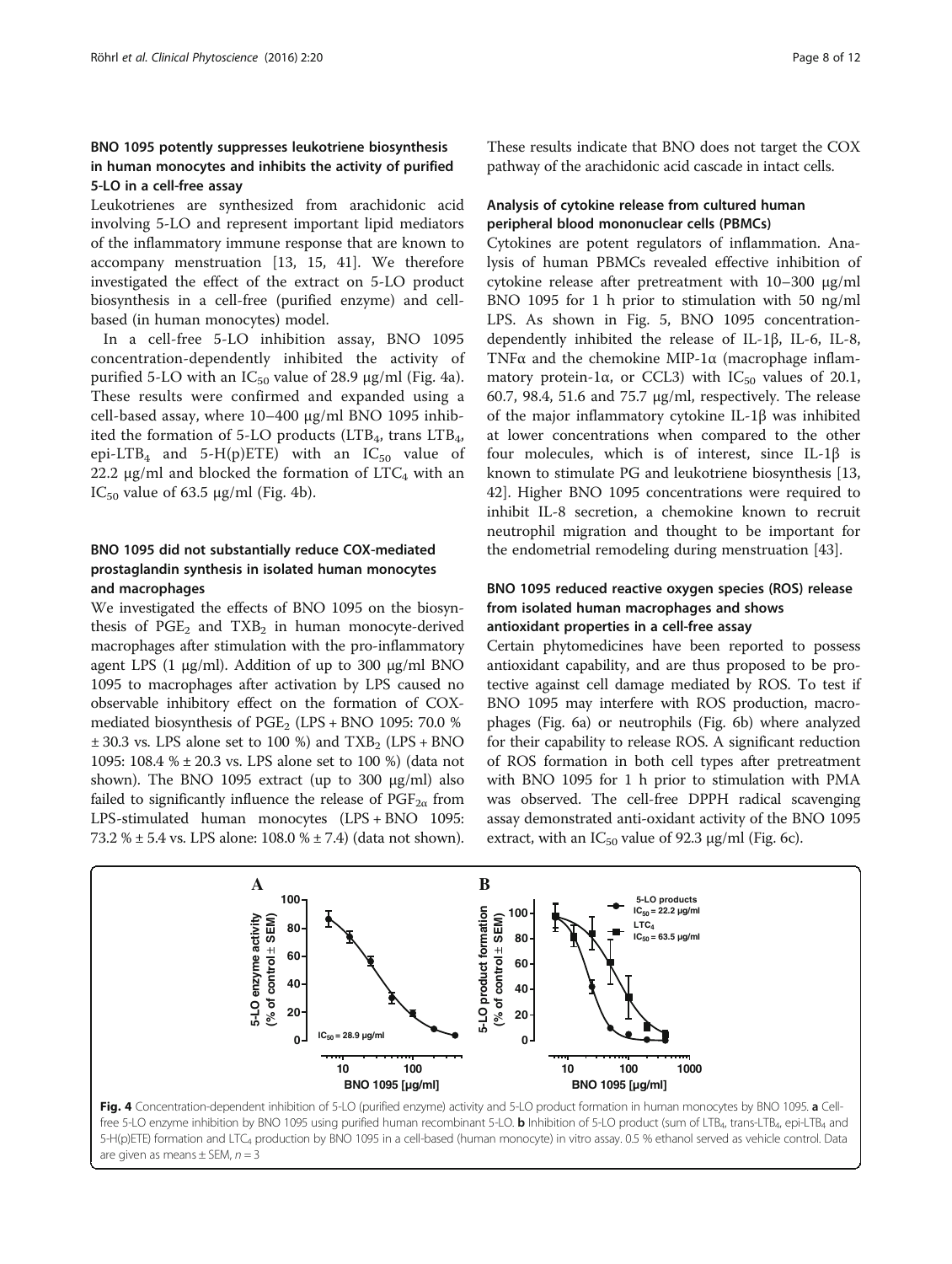**0**

**50**

**100**

Fig. 5 Concentration-dependent inhibition of inflammatory cytokine release from human PBMCs by BNO 1095. LPS-induced inflammatory cytokine release from human PBMCs is inhibited by BNO 1095. Cells were pretreated with BNO 1095 for 1 h and subsequently stimulated with 50 ng/ml LPS for 24 h. 0.5 % ethanol served as vehicle control. Data are given as means  $\pm$  SEM,  $n = 2$ 

**150** <del>↓</del> IL-1

IL-6 IL-8

MIP-1 $\alpha$ TNF $\alpha$ 

**BNO 1095 [µg/ml]**

**10 100 1000**

#### **Discussion**

**Cytokine release from human PBMCs (% of control SEM)**

<span id="page-8-0"></span>Cytokine release from human  $\mathsf{PBMCS}$  (% of control  $\pm$  SEM)

#### Reduction of contractions and reduction of perceived pain by BNO 1095

In both humans and animal models, uterus contractions can be mediated by oxytocin, vasopressin or  $PGF_{2\alpha}$  [[44,](#page-10-0) [45\]](#page-11-0), although the physiological relevance of each ligand is highly dependent on the implantation state (e.g., the female is pregnant or non-pregnant) and the temporal position in the pregnancy or menstrual/ estrous cycle [\[42](#page-10-0)]. Other molecules are also important in the modulation and induction of menstruation, most notably progesterone and estrogen [[4, 6\]](#page-10-0) as well as  $PGE<sub>2</sub>$  [[3\]](#page-10-0). While a consensus model underlying primary

dysmenorrhea is still lacking, the clinical use of NSAIDs and oral contraceptives for the treatment of menstrual pain [\[46, 47](#page-11-0)] and PMS [[2](#page-10-0)] suggest the involvement of these molecules in these conditions.

In our in vivo animal model system for dysmenorrhea rats were treated once-daily with 10 mg/kg body weight estradiol-benzoate to induce endometrial hyperplasia as a prerequisite for oxytocin-induced dysmenorrhea-like uterine contractions. It is worth mentioning that estradiol is known to induce prolactin secretion [\[48\]](#page-11-0). Bigazzi et al. [[49\]](#page-11-0) reported that human prolactin-increased frequency and amplitude of spontaneous contractions of rat uterus. This is in contrast to the report of Lessing et al. [\[50\]](#page-11-0) demonstrating that rat prolactin has no significant effect on rat uterine muscle, indicating species specificity of prolactin. Thus, a potential effect of endogenous prolactin in this model may be negligible.

In our dysmenorrhea model, BNO 1095 decreased the number of oxytocin-induced uterine contractions and pain scores as measured by the rat grimace scale. Further evidence for a spasmolytic action of BNO 1095 was provided by in vitro experiments with human or rat uterine tissue strips, where BNO 1095 concentration-dependently inhibited contractions induced by oxytocin, vasopressin, or PGF<sub>2 $\alpha$ </sub>. These data are supported by results from a study by Afifi et al. showing that isoorientin, a flavonoid found in the VAC whole fruit extract (BNO 1095) [[26](#page-10-0)], concentration-dependently inhibits contractions of the rat and guinea pig uterus in vitro [[22](#page-10-0)]. The anti-convulsive effect may contribute to the beneficial effects of BNO 1095 in relieving pain caused by menstrual cramps. Our results also complement data from several in vitro studies revealing a neuroendocrine mode of action of BNO 1095 extracts. Specifically, BNO 1095 extract preparations demonstrated specific binding to the dopamine  $D_2$  receptor [[27](#page-10-0), [28](#page-10-0)], which would thereby inhibit prolactin release from the pituitary gland and down-regulate a systemic



 $p < 0.05$ , \*\*,  $p < 0.01$ , \*\*\*,  $p < 0.001$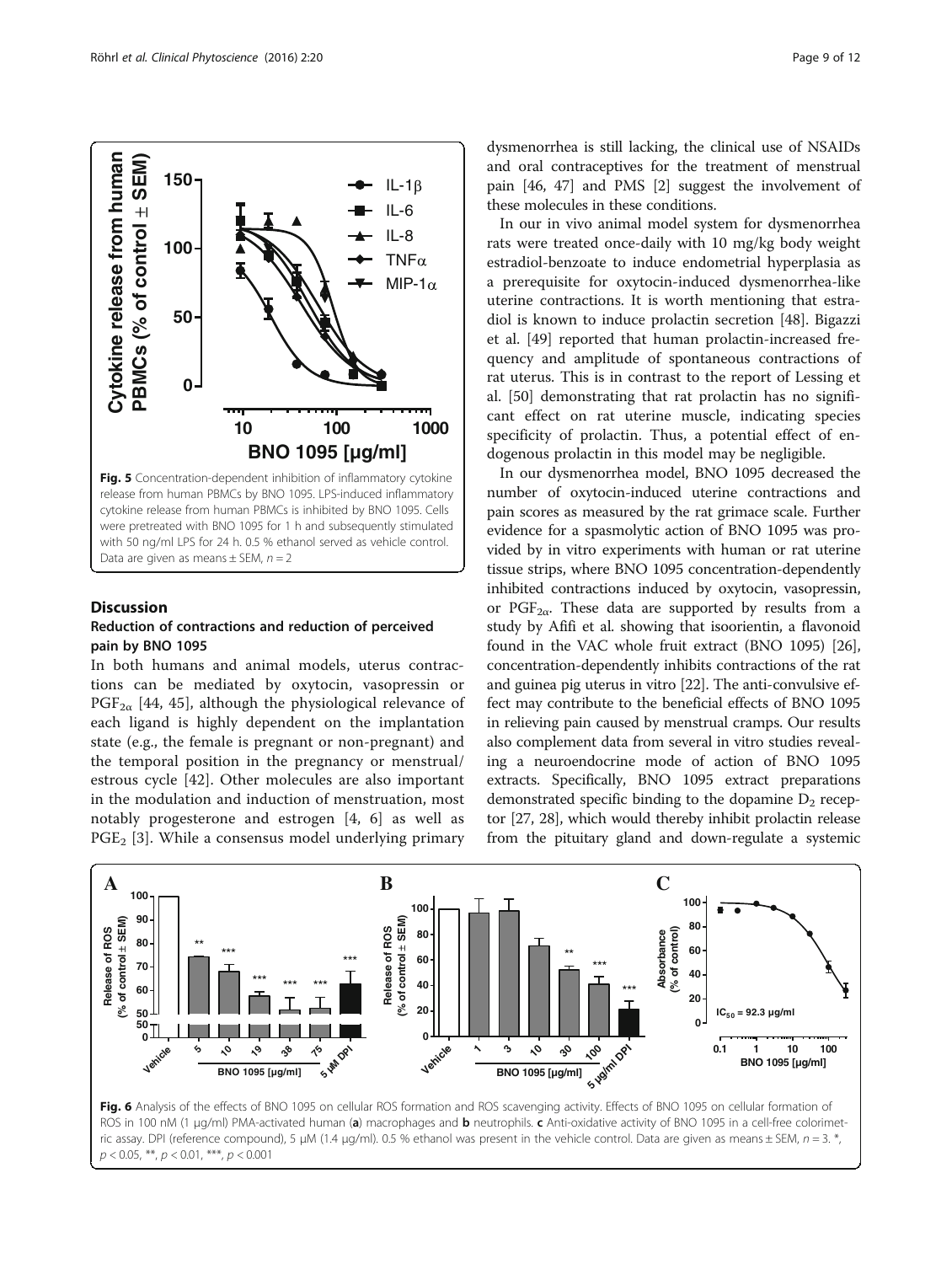hormonal cascade ultimately responsible for a wide range of menstrual symptoms in women suffering from PMS. Therefore, BNO 1095 shows not only a systemic, but also a local action in the uterus to control biological processes known to be active during menstruation.

### Reduction of pro-inflammatory signaling molecules by BNO 1095

At present, it is difficult to determine which molecules and processes relate to primary dysmenorrhea versus the normal menstrual cycle, since dysmenorrhea is likely an "exaggeration" of healthy body processes. However, in addition to increased uterine contractions, it has also become increasingly clear that pro-inflammatory molecules and inflammatory cells are thought to play a role in endometrial breakdown and assist in the eventual removal of the endometrial lining in the absence of pregnancy. Although far from being a "disease state", such an inflammatory process along with leukocyte recruitment in the late secretory phase [[5](#page-10-0)] may unfortunately increase the pain sensitivity and/or uterine contractions via intercoupled feedback mechanisms in patients with primary dysmenorrhea.

In our present study we used a combination of in vitro cell-based (primary composed of human monocytes, neutrophils and macrophages) and cell-free (enzymatic, colorimetric) assays in order to demonstrate inhibitory actions of BNO 1095 on the pro-inflammatory and painenhancing leukotrienes, cytokines/chemokines, and ROS. In light of the growing evidence for a role of inflammatory mediators to affect the immune response in facilitating endometrial breakdown during menstruation [[3, 4](#page-10-0), [6](#page-10-0), [13](#page-10-0), [43](#page-10-0), [51\]](#page-11-0), the ability of BNO 1095 to potently inhibit release of these inflammatory mediators may explain the beneficial effect of this herbal extract in the treatment of primary dysmenorrhea.

Leukotrienes have been postulated to increase the sensitivity to pain in the uterus [[1, 4](#page-10-0), [13](#page-10-0), [14, 41](#page-10-0)] and to cause uterine contractions [[15\]](#page-10-0). Indeed, higher circulating levels of  $LTC_4$  and  $LTD_4$  have been found in the menstrual blood of women with primary dysmenorrhea [[13, 14\]](#page-10-0) and thus, the inhibition of uterine contraction via a reduction of these cysteinyl-leukotrienes represents a plausible molecular mechanism for the BNO 1095 action, as observed in the rat in vivo experiments. Interestingly, our investigation of the COX-1/2-mediated branch of the arachidonic acid pathway supports the hypothesis that BNO 1095 does not significantly inhibit the release of PGE<sub>2</sub>, PGF<sub>2 $\alpha$ </sub>, or TXB<sub>2</sub> in cells associated with an increased migratory/inflammatory uterine response during menstruation [[3](#page-10-0)–[6\]](#page-10-0).

Finally, our results suggest that antioxidant compounds within BNO 1095 may reduce pain by scavenging ROS, which are known to increase  $PGF_{2\alpha}$ , chemokine and

pro-inflammatory cytokine production during menstruation. Specifically, ROS in conjunction with copper-zinc superoxide dismutase (Cu/Zn-SOD) [\[4](#page-10-0), [10\]](#page-10-0) and NF-kB have been proposed to serve as important signal transducers between the withdrawal of estrogen and progesterone and endometrial breakdown via a stimulation of COX-2 expression and promotion of  $PGF_{2\alpha}$  release [[11](#page-10-0)].

Anti-inflammatory and anti-oxidative effects have been previously reported for VAC extracts and several single VAC constituents [\[25,](#page-10-0) [52, 53](#page-11-0)]. For example, Choudary et al. demonstrated LO enzyme-inhibiting activity of casticin in vitro [[54](#page-11-0)], and the flavonoid vitexin inhibited proinflammatory cytokine production and inflammationinduced pain [\[23\]](#page-10-0) in an in vivo experimental inflammation model. This broad anti-inflammatory and anti-oxidative effects described for VAC extracts and its constituents could therefore contribute to the beneficial action of VAC extracts regarding PMS and painful menstrual complaints.

#### Conclusion

Our in vivo data from an experimental dysmenorrhea model and in vitro studies using isolated rat and human uterine specimens revealed significant spasmolytic properties of BNO 1095 via local actions that are complementary to the extract's previously-known neuroendocrine inhibition of prolactin release. Additionally, BNO 1095 showed potent anti-inflammatory activity in vitro as it suppressed leukotriene (but not prostaglandin) biosynthesis, cytokine release and ROS production from isolated human leukocytes. The ability of BNO 1095 to inhibit the release of these pro-inflammatory molecules from migratory/inflammatory cells complements the extract's spasmolytic action and supports the beneficial effects described for BNO 1095 for the treatment of menstrual disorders.

#### Abbreviations

COX: Cyclooxygenase; HED: Human equivalent dose; LO: Lipoxygenase; LT: Leukotriene; NF-kB: Nuclear factor kappa-light-chain-enhancer of activated B cells; PG: Prostaglandin; PMS: Premenstrual syndrome; ROS: Reactive oxygen species; SOD: Superoxide dismutase; VAC: Vitex agnus castus

#### Acknowledgements

We thank Prof. Dr. Marietta Kaszkin-Bettag and Dr. Sean O'Shea for their contribution to the preparation of the manuscript and helpful discussions.

#### Authors' contributions

JR made substantial contributions to conception and interpretation of data and has been involved in drafting the manuscript. OW made substantial contributions to acquisition of data and has been involved in critical revision of the manuscript. AA has been involved in conception and critical revision of the manuscript. GK supervised the study and made substantial contributions to conception and interpretation of data and has been involved in critical revision of the manuscript. All authors read and approved the final manuscript.

#### Competing interests

J. Röhrl, A. Ammendola and G. Künstle are employees of Bionorica SE, Germany. O. Werz received funding from Bionorica SE, Germany. The authors declare that they have no further competing interests.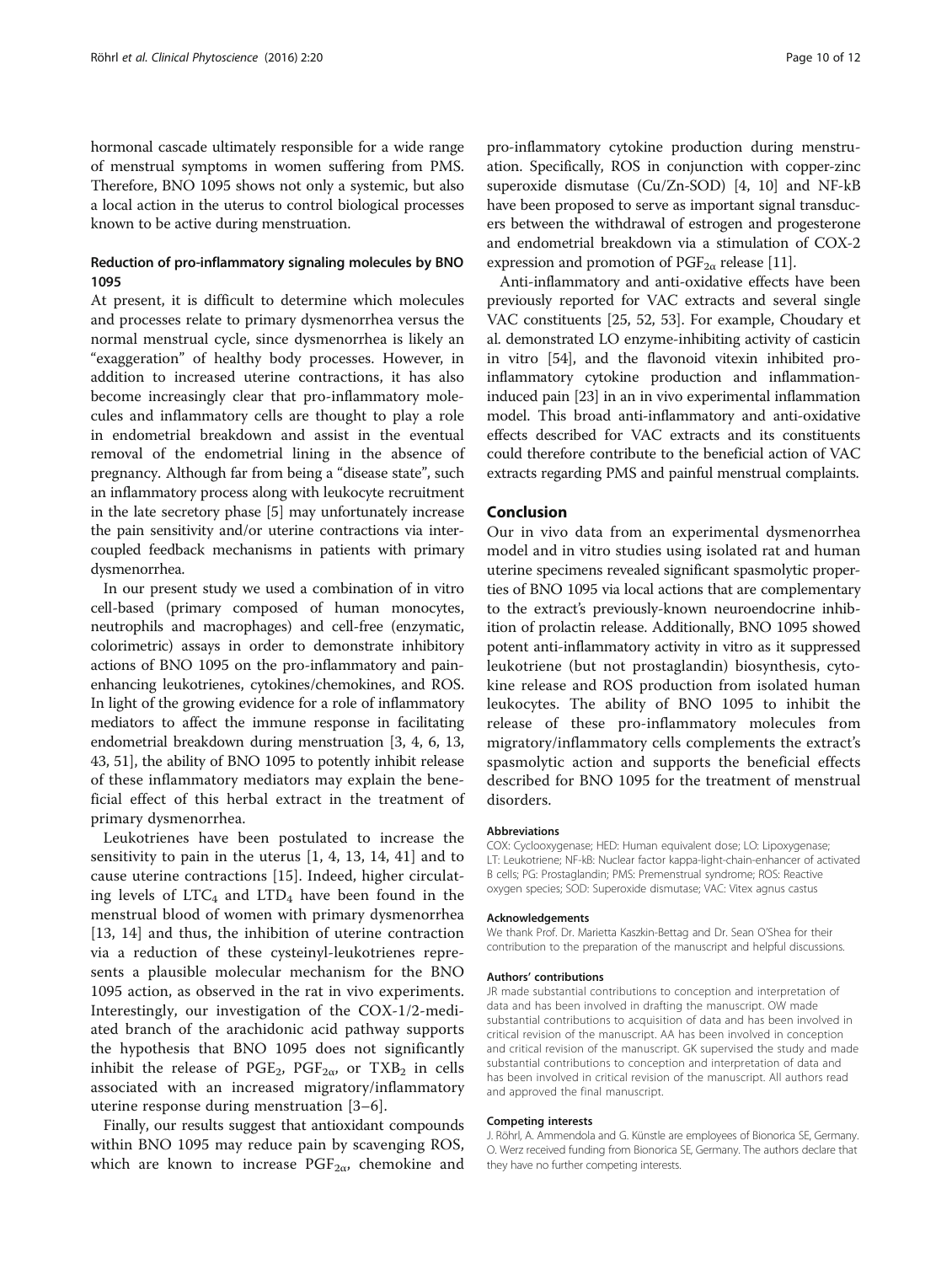#### <span id="page-10-0"></span>Author details

<sup>1</sup>Department of Preclinical Research and Development, Bionorica SE, Neumarkt, Germany. <sup>2</sup>Department of Pharmaceutical/Medicinal Chemistry, Institute of Pharmacy, Friedrich-Schiller-University Jena, Jena, Germany.

#### Received: 12 May 2016 Accepted: 19 September 2016 Published online: 05 October 2016

#### References

- 1. Dawood MY. Primary dysmenorrhea: advances in pathogenesis and management. Obstet Gynecol. 2006;108(2):428–41.
- 2. Dickerson LM, Mazyck PJ, Hunter MH. Premenstrual syndrome. Am Fam Physician. 2003;67(8):1743–52.
- 3. Maybin JA, Critchley HO, Jabbour HN. Inflammatory pathways in endometrial disorders. Mol Cell Endocrinol. 2011;335(1):42–51.
- 4. Evans J, Salamonsen LA. Inflammation, leukocytes and menstruation. Rev Endocr Metab Disord. 2012;13(4):277–88.
- 5. Finn CA. Implantation, menstruation and inflammation. Biol Rev Camb Philos Soc. 1986;61(4):313–28.
- 6. Salamonsen LA, Woolley DE. Menstruation: induction by matrix metalloproteinases and inflammatory cells. J Reprod Immunol. 1999;44(1–2):1–27.
- 7. Lundstrom V. The myometrial response to intra-uterine administration of PGF2alpha and PGE2 in dysmenorrheic women. Acta Obstet Gynecol Scand. 1977;56(3):167–72.
- 8. Ben-Jonathan N, Hnasko R. Dopamine as a prolactin (PRL) inhibitor. Endocr Rev. 2001;22(6):724–63.
- Durain D. Primary dysmenorrhea: assessment and management update. J Midwifery Womens Health. 2004;49(6):520–8.
- 10. Sugino N, Karube-Harada A, Kashida S, Takiguchi S, Kato H. Differential regulation of copper-zinc superoxide dismutase and manganese superoxide dismutase by progesterone withdrawal in human endometrial stromal cells. Mol Hum Reprod. 2002;8(1):68–74.
- 11. Sugino N, Karube-Harada A, Taketani T, Sakata A, Nakamura Y. Withdrawal of ovarian steroids stimulates prostaglandin F2alpha production through nuclear factor-kappaB activation via oxygen radicals in human endometrial stromal cells: potential relevance to menstruation. J Reprod Dev. 2004;50(2):215–25.
- 12. King AE, Critchley HO. Oestrogen and progesterone regulation of inflammatory processes in the human endometrium. J Steroid Biochem Mol Biol. 2010;120(2–3):116–26.
- 13. Abu JI, Konje JC. Leukotrienes in gynaecology: the hypothetical value of anti-leukotriene therapy in dysmenorrhoea and endometriosis. Hum Reprod Update. 2000;6(2):200–5.
- 14. Nigam S, Benedetto C, Zonca M, Leo-Rossberg I, Lubbert H, Hammerstein J. Increased concentrations of eicosanoids and platelet-activating factor in menstrual blood from women with primary dysmenorrhea. Eicosanoids. 1991;4(3):137–41.
- 15. Carraher R, Hahn DW, Ritchie DM, McGuire JL. Involvement of lipoxygenase products in myometrial contractions. Prostaglandins. 1983;26(1):23–32.
- 16. Allensbach IfD. Naturheilmittel 2010 Ergebnisse einer bevölkerungsrepresentativen Befragung (article in German). 2010; [http://](http://www.ifd-allensbach.de/uploads/tx_studies/7528_Naturheilmittel_2010.pdf) [www.ifd-allensbach.de/uploads/tx\\_studies/7528\\_Naturheilmittel\\_2010.pdf.](http://www.ifd-allensbach.de/uploads/tx_studies/7528_Naturheilmittel_2010.pdf) Accessed 25 Mar 2016.
- 17. EMA, (HMPC) CoHMP. Community herbal monograph on Vitex agnus-castus L., fructus. EMA/HMPC/144006/2009. 2010.
- 18. Berger D, Schaffner W, Schrader E, Meier B, Brattstrom A. Efficacy of Vitex agnus castus L. extract Ze 440 in patients with pre-menstrual syndrome (PMS). Arch Gynecol Obstet. 2000;264(3):150–3.
- 19. Carmichael AR. Can Vitex Agnus Castus be Used for the Treatment of Mastalgia? What is the Current Evidence? Evid Based Complement Alternat Med. 2008;5(3):247–50.
- 20. Schellenberg R. Treatment for the premenstrual syndrome with agnus castus fruit extract: prospective, randomised, placebo controlled study. BMJ. 2001;322(7279):134–7.
- 21. Halaska M, Beles P, Gorkow C, Sieder C. Treatment of cyclical mastalgia with a solution containing a Vitex agnus castus extract: results of a placebocontrolled double-blind study. Breast. 1999;8(4):175–81.
- 22. Afifi FU, Khalil E, Abdalla S. Effect of isoorientin isolated from Arum palaestinum on uterine smooth muscle of rats and guinea pigs. J Ethnopharmacol. 1999;65(2):173–7.
- 23. Borghi SM, Carvalho TT, Staurengo-Ferrari L, Hohmann MS, Pinge-Filho P, Casagrande R, et al. Vitexin inhibits inflammatory pain in mice by targeting TRPV1, oxidative stress, and cytokines. J Nat Prod. 2013;76(6):1141–9.
- 24. EMA, (HMPC) CoHMP. Assessment report on Vitex agnus-castus L., fructus. EMA/HMPC/144003/2009. 2010.
- 25. Hajdu Z, Hohmann J, Forgo P, Martinek T, Dervarics M, Zupko I, et al. Diterpenoids and flavonoids from the fruits of Vitex agnus-castus and antioxidant activity of the fruit extracts and their constituents. Phytother Res. 2007;21:4.
- 26. Hogner C, Sturm S, Seger C, Stuppner H. Development and validation of a rapid ultra-high performance liquid chromatography diode array detector method for Vitex agnus-castus. J Chromatogr B Analyt Technol Biomed Life Sci. 2013;927:181–90.
- 27. Jarry H, Leonhardt S, Gorkow C, Wuttke W. In vitro prolactin but not LH and FSH release is inhibited by compounds in extracts of Agnus castus: direct evidence for a dopaminergic priniple by the dompamine receptor assay. Exp Clin Endocrinol. 1994;102:6.
- 28. Meier B, Berger D, Hoberg E, Sticher O, Schaffner W. Pharmacological activities of Vitex agnus-castus extracts in vitro. Phytomedicine. 2000;7(5):373–81.
- 29. Sliutz G, Speiser P, Schultz AM, Spona J, Zeillinger R. Agnus castus extracts inhibit prolactin secretion of rat pituitary cells. Horm Metab Res. 1993;25(5):253–5.
- 30. Wuttke W, Jarry H, Christoffel V, Spengler B, Seidlova-Wuttke D. Chaste tree (Vitex agnus-castus)–pharmacology and clinical indications. Phytomedicine. 2003;10(4):348–57.
- 31. Winterhoff H. Die Hemmung der Laktation bei Ratten als indirekter Beweis für die Senkung von Prolaktin durch Agnus castus (article in German). Zeitschrift für Phytotherapie (Sonderdruck). 1991;12(6):175–9.
- 32. Sotocinal SG, Sorge RE, Zaloum A, Tuttle AH, Martin LJ, Wieskopf JS, et al. The Rat Grimace Scale: a partially automated method for quantifying pain in the laboratory rat via facial expressions. Mol Pain. 2011;7:55.
- 33. Goldstein LB, Davis JN. Beam-walking in rats: studies towards developing an animal model of functional recovery after brain injury. J Neurosci Methods. 1990;31(2):101–7.
- 34. Flierl MA, Stahel PF, Beauchamp KM, Morgan SJ, Smith WR, Shohami E. Mouse closed head injury model induced by a weight-drop device. Nat Protoc. 2009;4(9):1328–37.
- 35. Fischer L, Szellas D, Radmark O, Steinhilber D, Werz O. Phosphorylation-and stimulus-dependent inhibition of cellular 5-lipoxygenase activity by nonredox-type inhibitors. FASEB J. 2003;17(8):949–51.
- 36. Werz O, Burkert E, Samuelsson B, Radmark O, Steinhilber D. Activation of 5 lipoxygenase by cell stress is calcium independent in human polymorphonuclear leukocytes. Blood. 2002;99(3):1044–52.
- 37. Bartsch O, Bartlick B, Ivell R. Phosphodiesterase 4 inhibition synergizes with relaxin signaling to promote decidualization of human endometrial stromal cells. J Clin Endocrinol Metab. 2004;89(1):324–34.
- 38. Franova S, Janicek F, Visnovsky J, Dokus K, Zubor P, Sutovska M, et al. Uterorelaxant effect of PDE4-selective inhibitor alone and in simultaneous administration with beta2-mimetic on oxytocin-induced contractions in pregnant myometrium. J Obstet Gynaecol Res. 2009;35(1):20–5.
- 39. Mehats C, Tanguy G, Dallot E, Cabrol D, Ferre F, Leroy MJ. Is up-regulation of phosphodiesterase 4 activity by PGE2 involved in the desensitization of beta-mimetics in late pregnancy human myometrium? J Clin Endocrinol Metab. 2001;86(11):5358–65.
- 40. Oger S, Mehats C, Barnette MS, Ferre F, Cabrol D, Leroy MJ. Antiinflammatory and utero-relaxant effects in human myometrium of new generation phosphodiesterase 4 inhibitors. Biol Reprod. 2004;70(2):458–64.
- 41. Bieglmayer C, Hofer G, Kainz C, Reinthaller A, Kopp B, Janisch H. Concentrations of various arachidonic acid metabolites in menstrual fluid are associated with menstrual pain and are influenced by hormonal contraceptives. Gynecol Endocrinol. 1995;9(4):307–12.
- 42. Clark K, Myatt L. Prostaglandins and the Reproductive Cycle. Glob libr women's med. 2008;doi: [10.3843/GLOWM.10314](http://dx.doi.org/10.3843/GLOWM.10314).
- 43. Kelly RW, Illingworth P, Baldie G, Leask R, Brouwer S, Calder AA. Progesterone control of interleukin-8 production in endometrium and chorio-decidual cells underlines the role of the neutrophil in menstruation and parturition. Hum Reprod. 1994;9(2):253–8.
- 44. Akerlund M. Vasopressin and oxytocin in normal reproduction and in the pathophysiology of preterm labour and primary dysmenorrhoea. Development of receptor antagonists for therapeutic use in these conditions. Rocz Akad Med Bialymst. 2004;49:18–21.